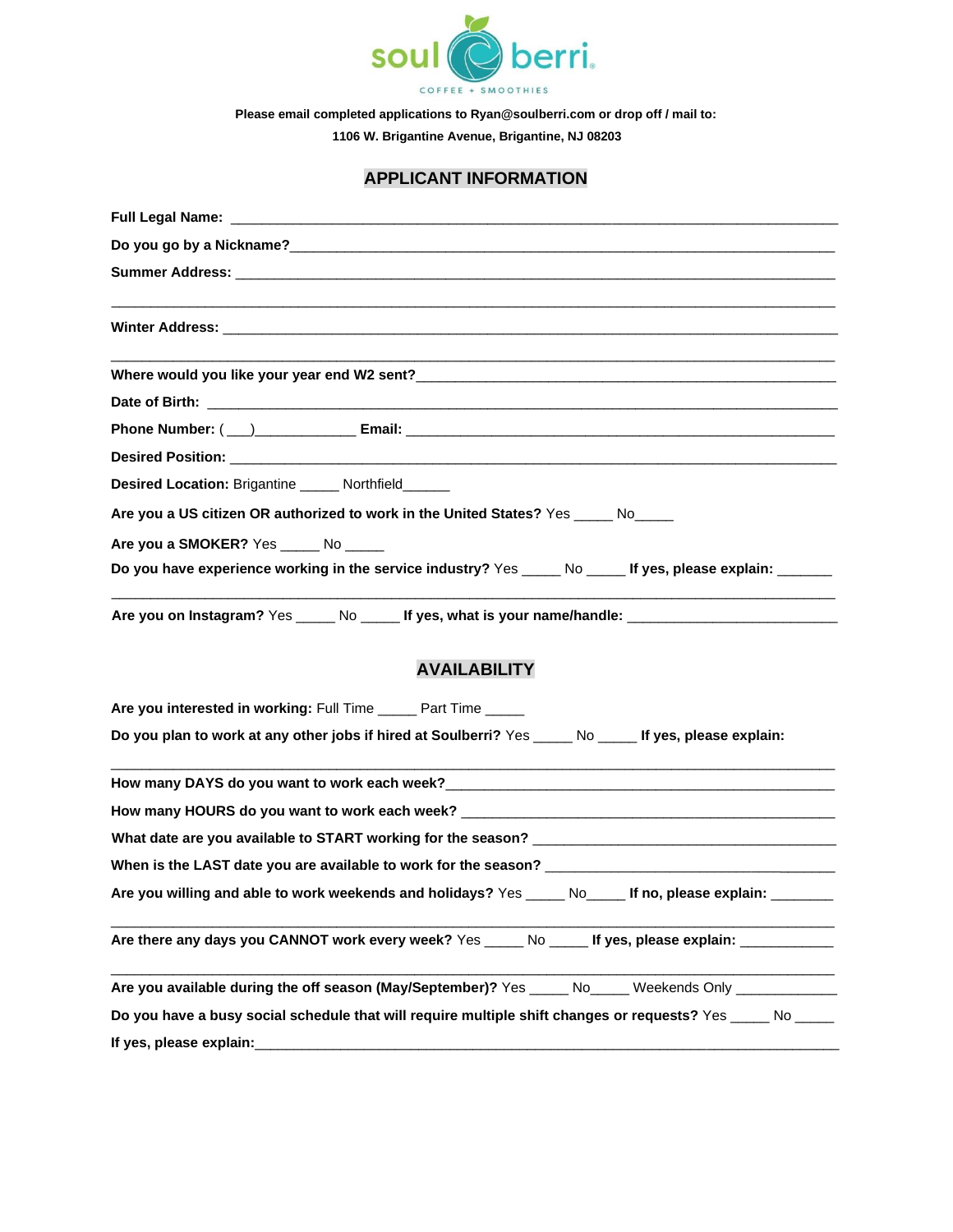## **EDUCATION**

| Are you currently a student? Yes _____ No_____                                                                                             |                                                             |  |  |  |
|--------------------------------------------------------------------------------------------------------------------------------------------|-------------------------------------------------------------|--|--|--|
|                                                                                                                                            |                                                             |  |  |  |
|                                                                                                                                            |                                                             |  |  |  |
| List all Clubs and Activities: <u>December 2008</u> Service and Service and Service and Service and Service and Service                    |                                                             |  |  |  |
|                                                                                                                                            |                                                             |  |  |  |
| Grade or Graduation Date: ____________________ Major: ___________________________GPA: _____________                                        |                                                             |  |  |  |
|                                                                                                                                            |                                                             |  |  |  |
|                                                                                                                                            |                                                             |  |  |  |
|                                                                                                                                            |                                                             |  |  |  |
| <b>PRESENT or LAST POSITION:</b>                                                                                                           |                                                             |  |  |  |
|                                                                                                                                            |                                                             |  |  |  |
|                                                                                                                                            |                                                             |  |  |  |
|                                                                                                                                            |                                                             |  |  |  |
|                                                                                                                                            |                                                             |  |  |  |
|                                                                                                                                            |                                                             |  |  |  |
|                                                                                                                                            |                                                             |  |  |  |
|                                                                                                                                            |                                                             |  |  |  |
|                                                                                                                                            |                                                             |  |  |  |
| PREVIOUS POSITION:                                                                                                                         |                                                             |  |  |  |
|                                                                                                                                            |                                                             |  |  |  |
|                                                                                                                                            |                                                             |  |  |  |
|                                                                                                                                            |                                                             |  |  |  |
|                                                                                                                                            |                                                             |  |  |  |
|                                                                                                                                            |                                                             |  |  |  |
|                                                                                                                                            | <u> 1989 - Johann Stoff, amerikansk politiker (d. 1989)</u> |  |  |  |
|                                                                                                                                            |                                                             |  |  |  |
| May We Contact Your Present or Previous Employers? $\text{Yes } \_\_\_\_\_\_\$ No $\_\_\_\_\$ If No, Please Explain: $\_\_\_\_\_\_\_\_\_\$ |                                                             |  |  |  |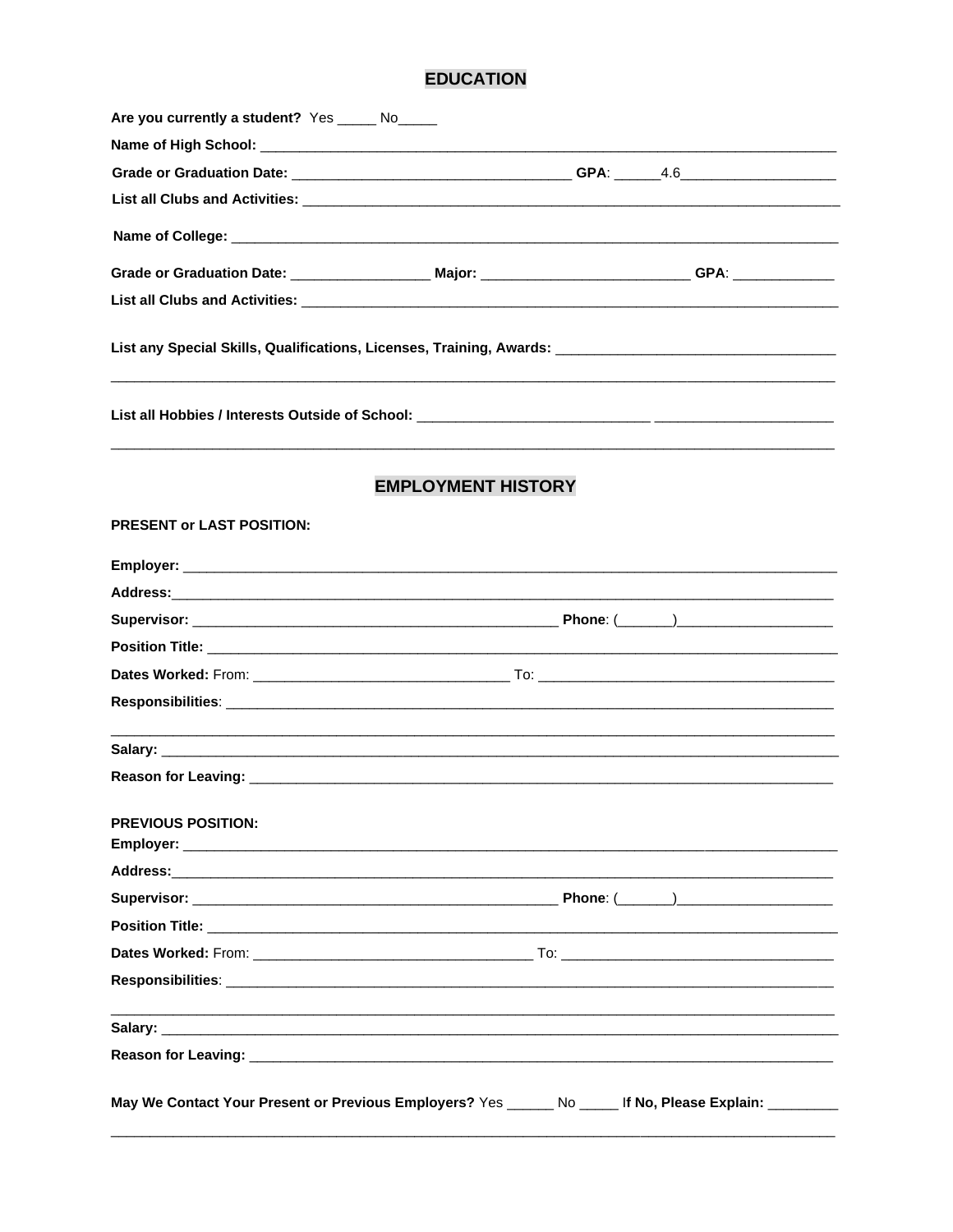## **REFERENCES**

| <b>MILITARY SERVICE</b> |  |
|-------------------------|--|
|                         |  |
|                         |  |
|                         |  |

-Why do you want to work at Soulberri?

-Soulberri is a fast paced job that requires high energy, quick thinking, and the ability to multitask. Please explain how and why you have what it takes to work here.

-Regardless of your position at Soulberri, we all work together as one team. Please explain how you would be an asset to our team and give examples of how you've successfully worked on a team in the past.

-Cleanliness is a huge priority at our establishment. Explain why this is important and how you are both willing and able to complete the less glamorous tasks (scrubbing the toilet, taking out the trash, etc.).